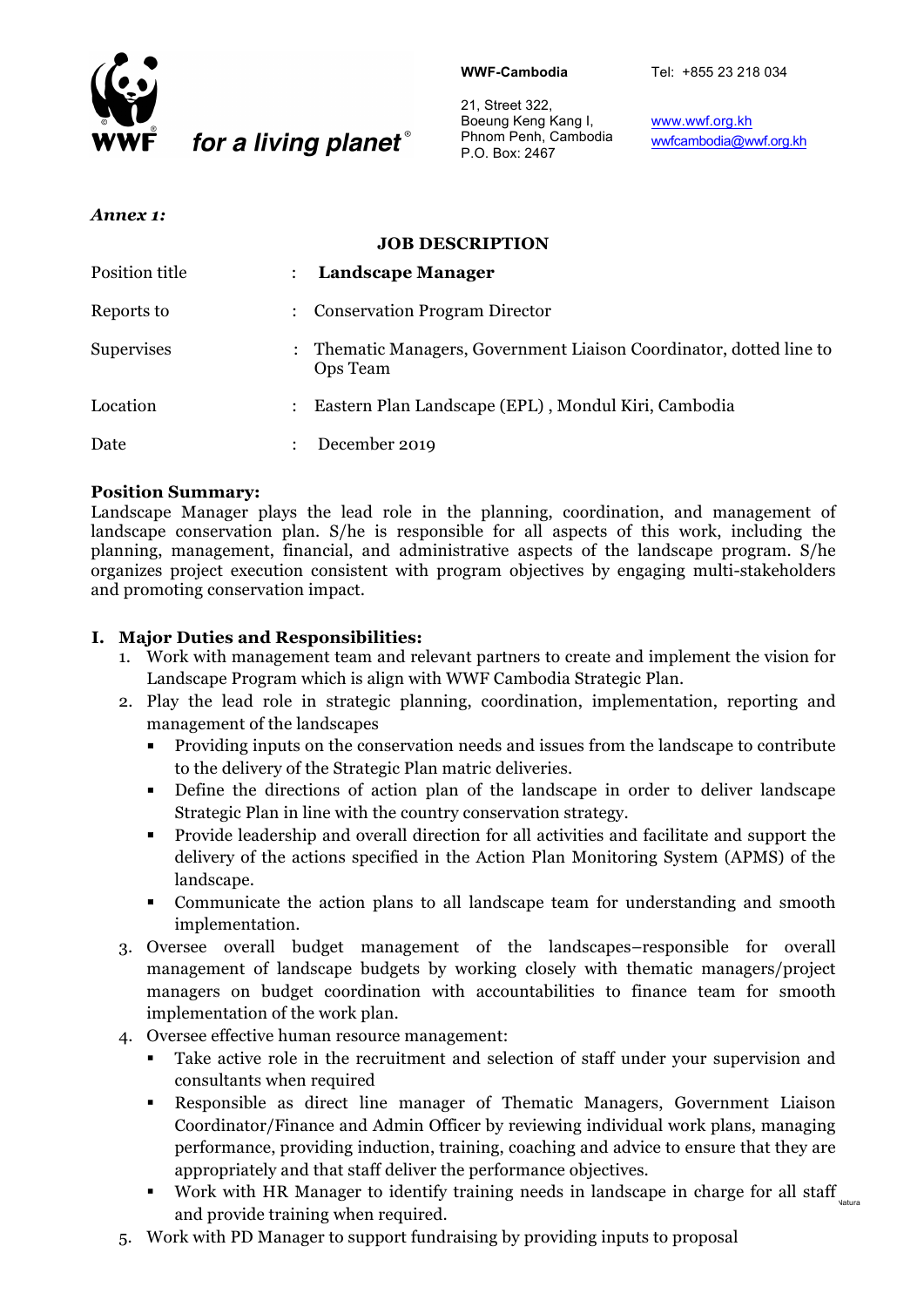development.

- 6. Assist Conservation Program Director with liaison of donors and networks on project/program implementation.
- 7. Accountable for landscape program by leading the development and regular review work plan of a consistent landscape program.
- 8. Coordinate with TAs to ensure that lessons learnt and knowledge are shared with all landscapes team.
- 9. Responsible for implementing Standard Operations Procedure (SOPs) to ensure that landscapes is in full compliance with WWF policies, procedure and also country law.
- 10. Recommend to the Country Director and / or Conservation Program Director any changes that might be required to develop or improve the organization on conservation strategy.
- 11. Ensure the effective collaboration with provincial governor, and related government offices for smooth implementation of the program/project
- 12. Additional duties and responsibilities as required by the Conservation Program Director.

## **II. Qualifications:**

### **Education & Experience**

- Master's degree in natural resources management, environmental or conservation management, bioregional planning, development studies, or in relevant fields
- 5 years of practical experience in leading and managing conservation program in Cambodia
- Proven experience of managing programs funded by a diversity of sources including governments and aid agencies, private sector donors with annual budget of multi millions USD.
- Experience of working in multi-cultural environment and international organizations
- Thorough understanding of socio-economic, conservation and development issues in Cambodia
- Knowledge of the policy/institutional context related to conservation and the government agencies, development partners, donor institutions, and the not-for-profit sector.
- Excellent understanding of development partnerships, fund-raising, donor strategies, functions, governmental and international relations
- Knowledge of M&E systems,

# **Skills & Abilities**

- Must possess strong Project Management planning, time management, coordination; People Management – coaching, mentoring, capability development, networking, building teams; and Financial Management – budgets, costing, cash flows, skills.
- Excellent interpersonal, communication and diplomatic skills with the ability to manage and interact at all levels of an international, multicultural and multilingual organization.
- Networking, coordination, and facilitation skills.
- Report writing
- Problem solving and conflict resolution and management
- Monitoring and evaluation is preferred
- Experience with strategy and programme development, including successful fundraising.
- Experience engaging diverse stakeholders and extreme tact in dealing with sensitive matters.